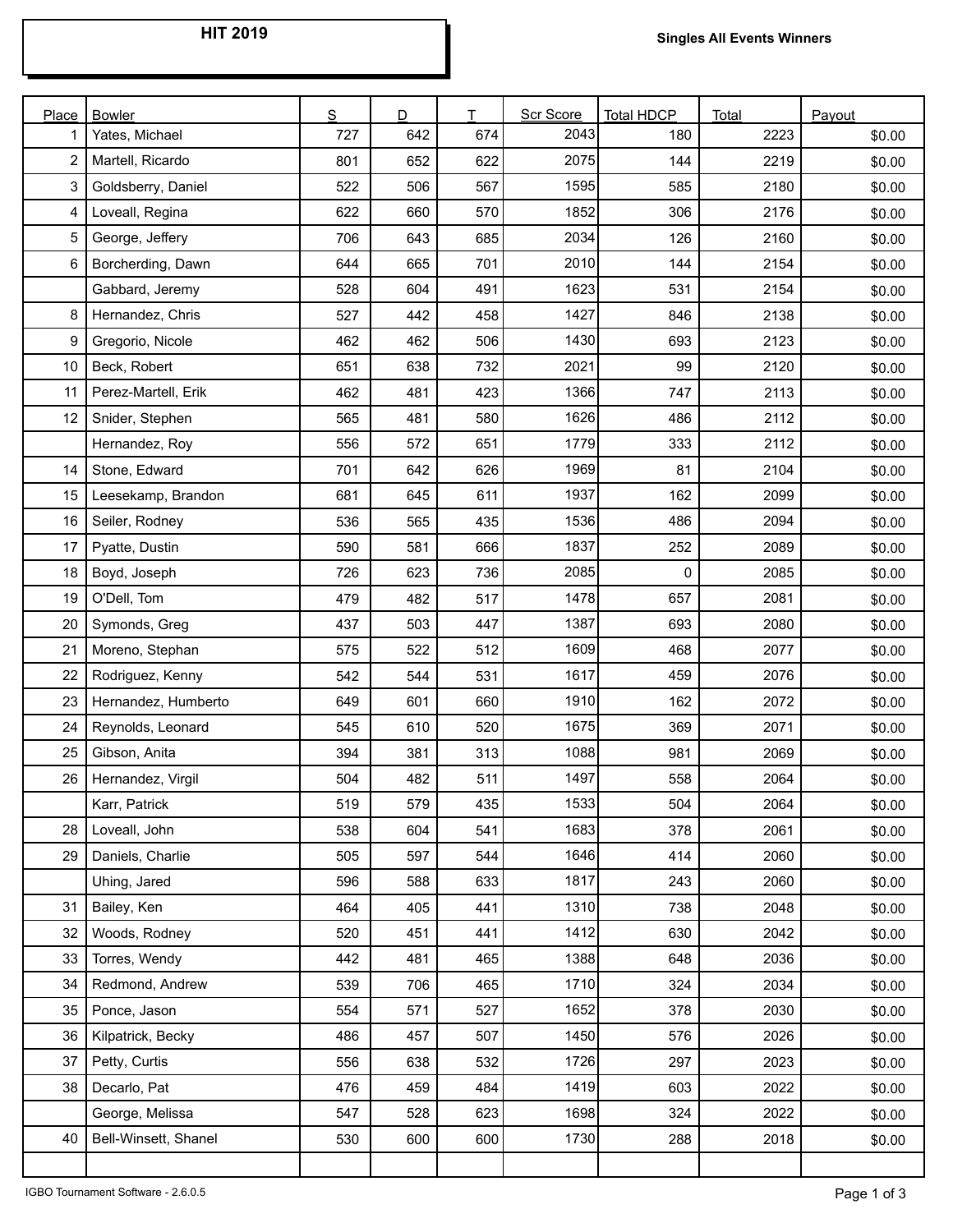| Place | <b>Bowler</b>       | S   | D   | T   | Scr Score | <b>Total HDCP</b> | Total | Payout |
|-------|---------------------|-----|-----|-----|-----------|-------------------|-------|--------|
| 41    | Slagle, Shelly      | 540 | 448 | 596 | 1584      | 378               | 2016  | \$0.00 |
| 42    | Sitts Jr., Marvin   | 684 | 658 | 590 | 1932      | 81                | 2013  | \$0.00 |
| 43    | Hoagland, Jimmy     | 496 | 612 | 585 | 1693      | 315               | 2008  | \$0.00 |
| 44    | Jara, Francisco     | 651 | 612 | 597 | 1860      | 216               | 2004  | \$0.00 |
| 45    | Theodor, John       | 554 | 607 | 536 | 1697      | 297               | 1994  | \$0.00 |
| 46    | VanDyke, Jeff       | 551 | 488 | 495 | 1534      | 414               | 1993  | \$0.00 |
| 47    | Barton, Laura       | 448 | 413 | 388 | 1249      | 738               | 1987  | \$0.00 |
| 48    | Casana, Joe         | 601 | 619 | 505 | 1725      | 261               | 1986  | \$0.00 |
| 49    | Lewis, Steven       | 494 | 543 | 471 | 1508      | 342               | 1985  | \$0.00 |
| 50    | Dougherty, Marcus   | 471 | 548 | 587 | 1606      | 378               | 1984  | \$0.00 |
| 51    | Rienks, Adam        | 446 | 479 | 509 | 1434      | 549               | 1983  | \$0.00 |
| 52    | Rendon, Michael     | 582 | 581 | 556 | 1719      | 261               | 1980  | \$0.00 |
| 53    | Williams, Demetrius | 472 | 585 | 497 | 1554      | 423               | 1977  | \$0.00 |
| 54    | Sirls, Barry        | 579 | 527 | 479 | 1585      | 387               | 1972  | \$0.00 |
|       | Case, James         | 625 | 561 | 462 | 1648      | 324               | 1972  | \$0.00 |
| 56    | Peters, Dannie      | 509 | 512 | 482 | 1503      | 468               | 1971  | \$0.00 |
| 57    | Kershaw, Alan       | 434 | 428 | 377 | 1239      | 729               | 1968  | \$0.00 |
| 58    | Stuart, Jamarah     | 508 | 418 | 535 | 1461      | 504               | 1965  | \$0.00 |
| 59    | Rogers, Fred        | 441 | 455 | 518 | 1414      | 549               | 1963  | \$0.00 |
| 60    | Riley, Michael      | 539 | 580 | 499 | 1618      | 342               | 1960  | \$0.00 |
| 61    | Frinfrock, Daniel   | 452 | 491 | 476 | 1419      | 540               | 1959  | \$0.00 |
| 62    | Gibson, Brenda      | 378 | 364 | 351 | 1093      | 864               | 1957  | \$0.00 |
|       | Wilkerson, Glenda   | 448 | 445 | 470 | 1363      | 594               | 1957  | \$0.00 |
| 64    | Heim, Chuck         | 486 | 388 | 431 | 1305      | 648               | 1953  | \$0.00 |
|       | Grant, Aricia       | 505 | 470 | 438 | 1413      | 540               | 1953  | \$0.00 |
| 66    | Gregorio, John      | 658 | 477 | 582 | 1717      | 234               | 1951  | \$0.00 |
|       | Parker, Mark        | 534 | 476 | 437 | 1447      | 504               | 1951  | \$0.00 |
| 68    | Winsett, Bo         | 522 | 540 | 573 | 1635      | 315               | 1950  | \$0.00 |
| 69    | Aguilar, Jose       | 515 | 444 | 484 | 1443      | 504               | 1947  | \$0.00 |
| 70    | Murray, Kevin       | 362 | 447 | 424 | 1233      | 711               | 1944  | \$0.00 |
| 71    | Fiedler, Benji      | 413 | 457 | 416 | 1286      | 657               | 1943  | \$0.00 |
| 72    | Sanders, Clifton    | 522 | 496 | 647 | 1665      | 225               | 1926  | \$0.00 |
| 73    | Puckett, Joseph     | 632 | 581 | 531 | 1744      | 126               | 1924  | \$0.00 |
| 74    | Buda, Randall       | 595 | 636 | 606 | 1837      | 81                | 1918  | \$0.00 |
| 75    | Stuart, Sheenia     | 417 | 537 | 450 | 1404      | 513               | 1917  | \$0.00 |
|       | Barnhill, Greg      | 523 | 550 | 493 | 1566      | 351               | 1917  | \$0.00 |
| 77    | Graves, Dru         | 467 | 429 | 457 | 1353      | 558               | 1911  | \$0.00 |
| 78    | Ault, Greg          | 441 | 422 | 470 | 1333      | 576               | 1909  | \$0.00 |
| 79    | Zoch, Chris         | 512 | 593 | 524 | 1629      | 225               | 1908  | \$0.00 |
| 80    | Curtis Jr., Larry   | 571 | 581 | 631 | 1783      | 117               | 1900  | \$0.00 |
|       |                     |     |     |     |           |                   |       |        |